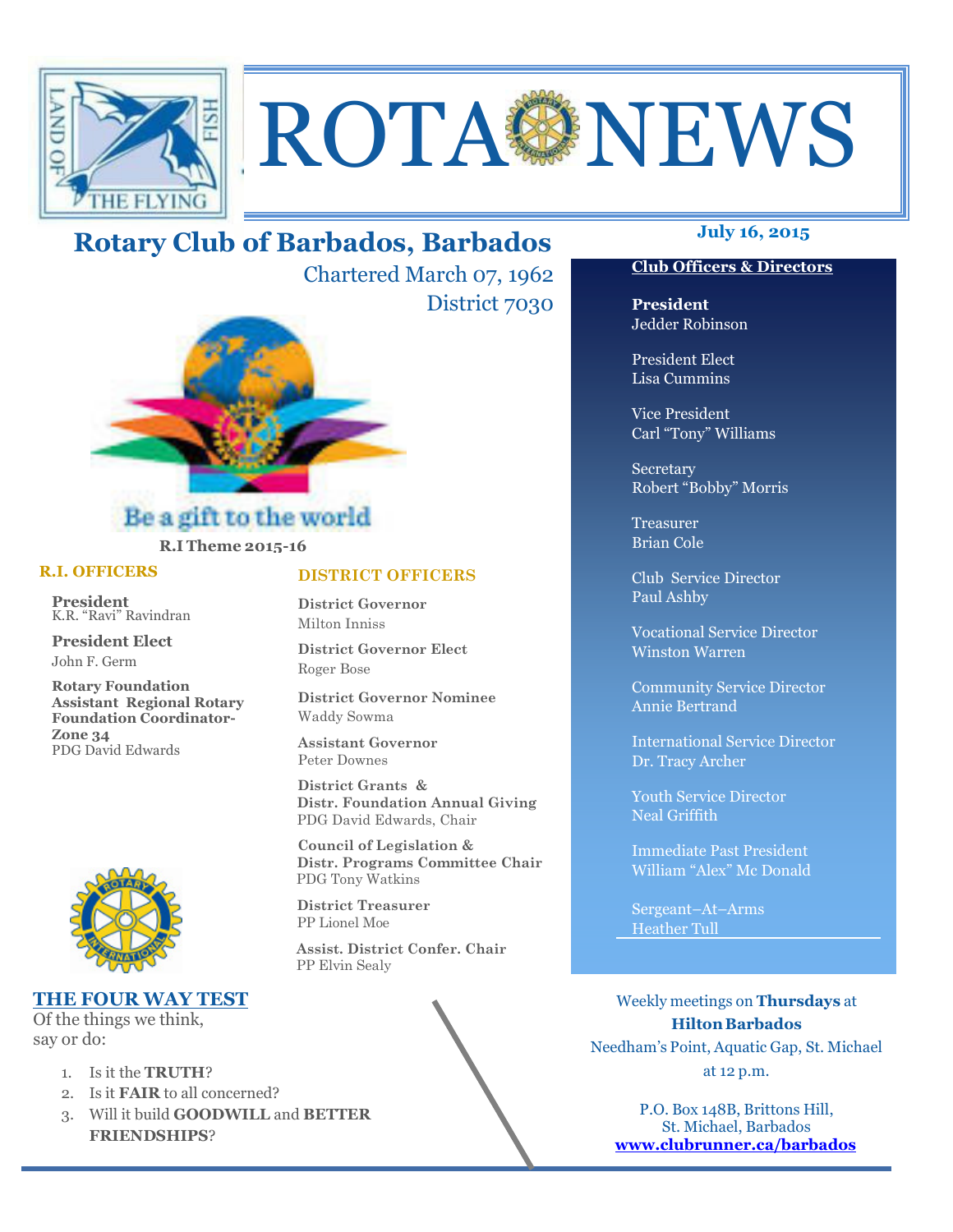#### **THE ROTARY CLUB OF BARBADOS WELCOMES ALL VISITING ROTARIANS AND GUESTS**

**Today is a Fellowship Meeting with two presentations. Our Greeters are - PD Trevor Whitehall & VSD Winston Warren. A Classification Talk on Disaster Preparedness by Chair Donna Pierre and "What Rotary Means to me by PDG David Edwards.** 



Past Director Trevor Whitehall joined the Rotary Club of Barbados on July 23, 1998.

His Classification is Refined Products - Retail. He served as Director Vocational Service 2003-04. He has served on the Vocational Service, Environment, Drug Awareness Committees. For 2014-15 he served on the Fellowship, Environment and Vocational Service Committees. Currently he serves on the Environment Committee



**Vocational Services Director Winston Warren** joined the Club on December 06, 2012. His Classification is Business Services - Cleaning. He was introduced by Past Community Service Director Shawn Franklin.

He served as the Chair of the Environment Committee 2013-14. For 2014-15 he continued as Chair of the Environment Committee in addition to the Chair of the Drug Awareness Committee. He is also the Quartermaster of the Club.

**Environmental Chair, Donna Pierre,** was inducted into the Rotary Club



Formerly she was a member of Rotary Club of St Augustine West where she was inducted in May 2010. Shortly after being inducted into SAW Donna relocated to Guyana for what was to be an initial 12 month stint as she trained at PETS as Secretary

of Barbados on December 11, 2014. Her Classification is Disaster Management. She was proposed by PDG David.

to assume the position at her home club the following Rotary Year. However, job dictates kept Donna in Guyana longer where she stayed with the Rotary Club of Demerara for almost three years providing support to the Public Relations and Community Service functions of the club.

For her contributions to the club she was awarded Rotarian of the Year for 2011- 12. The previous year she also received the award for Community Service. Following the end of her stint in Guyana Donna moved to Barbados to assume the role of Mitigation and Preparedness Specialist at the Caribbean Disaster Emergency Management Agency (CDEMA). She left CDEMA briefly to work with the Canadian Department of Foreign Affairs, Trade and Development as the coordinator for the Canada Caribbean Disaster Risk Management Fund. Donna has since returned to CDEMA as the Disaster Risk Management Specialist.

**David Edwards - PHF+6** – In his Presidential Year 1991-92 the Respite

Centre at the Challenor School was constructed to allow live-in facilities for Respite Care. Such a facility enabled parents to spend a weekend away from home and at the same time allow them to appreciate much needed rest. He was Chairman of RI President Bill Huntley's Friendship Conference at Sherbourne 1994, He served as DG for 2004-05. He was appointed Asst Rotary Foundation



Regional Coordinator for Zone 34 in 2013. He is the Founding Convenor District 7030 Council of Past Governors

A Profile In Community Service #10 on PDG David is published in the Rota News for September 04, 2014

#### *—————————————————————————————————————————————————————*  **HIGHLIGHTS OF THE VISIT BY THE DISTRICT GOVERNOR JULY 09, 2015**

The highlight of our meeting was the Annual Visit by the District Governor. Also joining members were, AG Peter, a number of spouses and members of the Rotaract Club of UWI-Cave Hill Campus

#### *Continued next page*

#### **HIGHLIGHTS OF THE VISIT BY THE DISTRICT GOVERNOR JULY 09, 2015**

#### *The Presentation by District Governor Milton*



**Our theme for this year is "Be a Gift to the World".** One obvious question to ask yourself, is how can I be a gift? Gifts are not only about money, but can be about talent, advice, lending a helping hand or reaching out to someone in need. If we think of Bill Gates, whose foundation has partnered with us in the fight against polio, Mother Theresa who for years ministered to the poor and needy and Mahatma Gandhi who preached peace throughout the world, we can grasp the essence of what being a gift is.

Ever so often, we should ask ourselves what more can I do as a Rotarian, how can I be better as a Rotarian, where do I want to go as a Rotarian. Hopefully, that driving force that brought you into Rotary in the first place remains and continues to grow and the answers to those questions help us to evolve as Rotarians and make us gifts to the world.

Our founder Paul Harris once said, "If Rotary hopes to advance its aims it must be evolutionary always and at times revolutionary". It is important therefore that we as individuals evolve so that our clubs evolve, our district evolves and Rotary evolves. Each of you as members of this Club, has a role to play. You should participate in some way in the Club's activities in whatever capacity you are able to fulfill. Bring projects and causes that you are passionate about to the Club and see them through. This helps to give everyone a sense of purpose within the club.

Fellowship remains a pivotal feature of maintaining strong membership. Rotarians should not only get to know members of their own Club and their families, but should make a point of visiting other Rotary Clubs, whether in your own country, our district or further afield, to make friends and create relationships for the furtherance of Rotary. District Conferences and International conferences also provide conduits for Rotarians to meet up and learn more about Rotary and I encourage you to attend these events.

As we continue to grow membership in new and innovative ways, Rotary International has launched a program called Rotary Global Awards, which is available to all Rotarians once you sign up on rotary.org. It will offer discounts and concessions through hundreds of service providers including major brands with a worldwide presence.

Another very important area of our Rotary life is the support of our Foundation. The Foundation remains the engine through which our global humanitarian work is done and its importance cannot be underestimated. It is vitally important that we support our Foundation. We must widen our perspective and realize that we are contributing in our own way to the success of Rotary.

*Continued next page* 

#### **MEETING DETAILS - Thursday July 09, 2015 SAA - PD Heather M. Tull**

- **Attendance 52%**
- **Raffle \$118.00**
- **Winner PP Norman S. Barrow**
- **Fines \$178.25**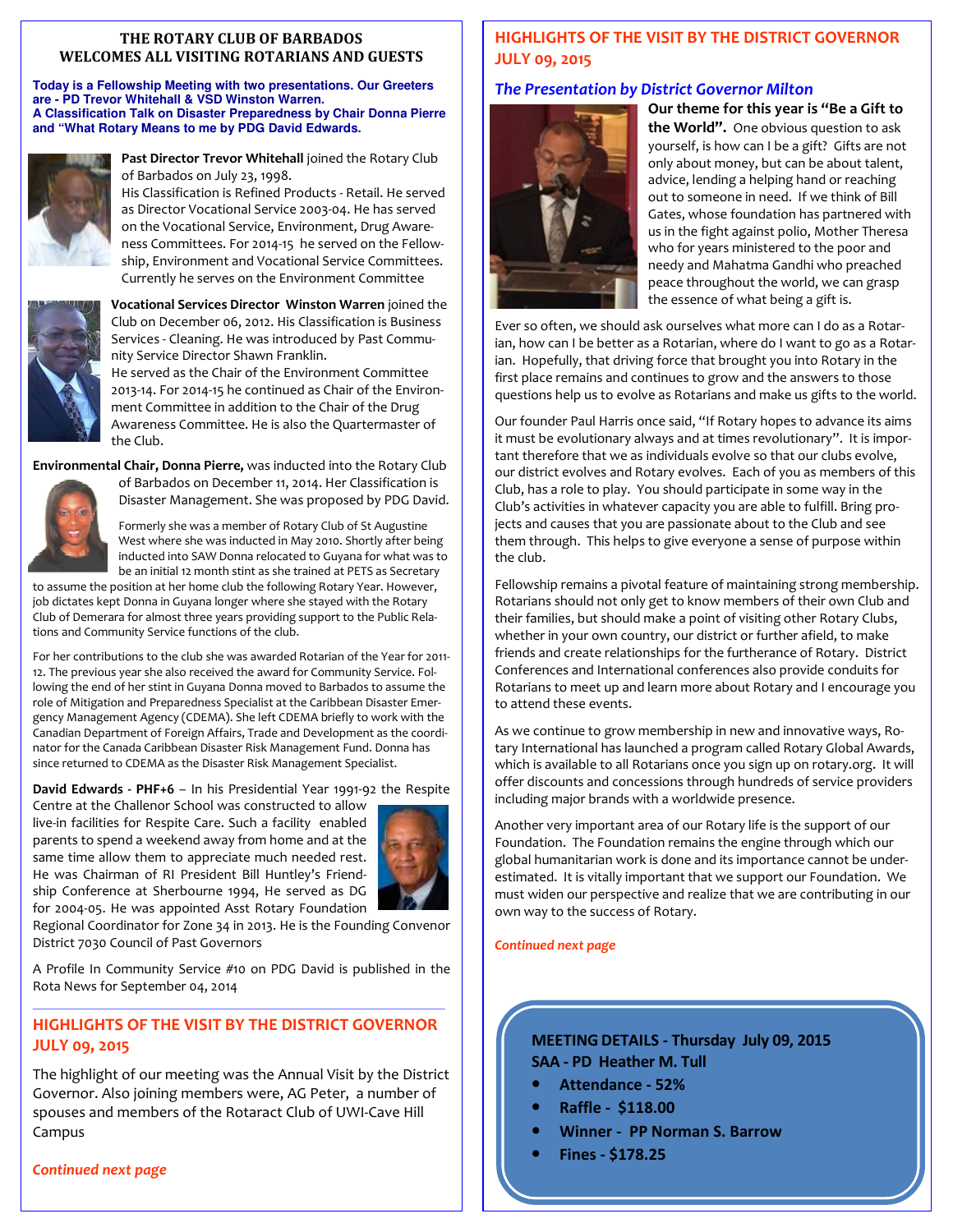#### **HIGHLIGHTS OF THE VISIT BY THE DISTRICT GOVERNOR JULY 09, 2015, (Cont'd)**

Our work, along with our partners and governments across the world, in the global eradication of polio is nothing short of amazing. Since the inception of the programme 30 years ago where polio was endemic in over 130 countries, we now only have 27 cases in 2 countries. Rotary went into action in Nepal after 2 deadly earthquakes, bringing in supplies and much needed assistance to people who were suffering and had lost much. In October this year, our District is part of a multi-district grant for a project that will give medical screening and treatment to 500,000 people at Rotary Family Health Days in Ghana. All of these programs are our gifts to the world.

It is important that we embrace the work of the Foundation and continue to contribute, as we are able. I wish for us to reach a stage in this District where members feel a sense of obligation to give to the Foundation, where you go online and make your donation yourself.

Telling our story also remains a priority for Rotary. We must tell the world about the work that we do and we must be proud to do so, no matter how large or small the project. We must never feel that what we do is insignificant and therefore not worthy of advertisement. Every project counts!!! By telling our story we can attract members.

One of the most recognizable symbols and greatest piece of advertisement that we have is our Rotary pin. All too often, Rotarians do not wear it every day and sometimes not even at Rotary meetings. While not wearing it can provide a source of revenue for the Club through fines, we ignore the fact that it is a symbol of who we are!! We must be proud to wear our pin!! It is a reminder of the commitment that we have to the organization that we serve.

In today's age, the wonder of the Internet allows us to reach a far greater audience that 15 years ago was not possible. Most of us personally will have some form of social media platform through which we interact with friends, colleagues and business partners across the world. Help your club by showcasing projects that you have done on your Facebook page or other social media platforms that you may subscribe to.

Send your projects for inclusion in the District Newsletter and showcase them on Rotary Showcase, so that the world can see what we do in our District.



The Rotaract-Rotary relationship is one that needs to be nurtured in order for us to increase that transition from Rotaract to Rotary. It has to be realized that Rotaract is really Rotary. The same applies to Interact and Earlyact; they too are Rotary. One of my goals for this year is to try to bring Rotaractors and Interactors closer into the family of Rotary. This is in keeping with the goals of the last two District Governors and our District Strategic Plan. Greater cooperation and involvement between Rotaract clubs and their sponsor clubs needs to occur.

Rotaractors should be welcome to visit their Rotary Clubs at any time. Similarly, Rotarians should visit Rotaract Clubs and attend meetings. Rotarians and Rotaractors should have discussions on each other's plans for the year and see where commonalities exist and how you can each assist.

You should seek to plan projects together and assist at each other's fundraisers.

 different ways of thinking and different experiences. We must just be Each side must learn to bridge the generational gap, respecting positions, but negotiating to reach a common goal. I feel very strongly that deeper involvement with each other makes the process of transition from Rotaract to Rotary easier. Rotarians and Rotaractors have a lot to offer and a lot to learn from each other. Rotarians bring a wealth of experience to the table as well as contacts that may not be available to Rotaractors to help with fundraising. Rotaractors bring fresh ideas, willing to try.

#### **HIGHLIGHTS OF THE VISIT BY THE DISTRICT GOVERNOR JULY 09, 2015, (Cont'd)**

As committed Rotarians, we should be seeking to keep ourselves up to date on Rotary matters. You are encouraged to use Rotary.org, which contains a wealth of information. Rotary education should become part of your life. There are sufficient resources within the District through Past District Governors, Assistant Governors, District Chairs and senior Rotarians who can be of service in this regard.

There are also a number of webinars available which you are encouraged to participate in. Social media sites such as Facebook, Twitter and LinkdIn also provide discussion groups on various Rotary topics where Rotarians are free to join and express an opinion. The District also offers Rotary Learning Institute training, which, although not an official program of Rotary, provides quality education in Rotary knowledge and leadership skills.

This year my special project will focus on **Dyslexia** and I would like each and every one of you to be a part of this project. One in five people suffer from some form of language-based disorder, dyslexia being the most common. Very often, this disorder remains undiagnosed and untreated leaving children at a disadvantage in school.

Dyslexics learn differently and can succeed in life. I am therefore asking you to help bring awareness to communities about dyslexia by sensitizing people to what is available, in terms of what it is, how testing can be done and how it can be treated. We must also be aware that there will always be people who will not have the necessary means to avail themselves of testing or treatment. I would also like your Club to consider sponsoring a needy child for testing and/or treatment during the year.

Similarly, there are limited qualified personnel in our District who have training in special needs education. Your Club can also consider sponsoring a teacher to become trained in special education, testing or assessment.

**It only remains for me to thank you most sincerely for the warm hospitality that you have shown me during my visit, and to thank my Assistant Governor for making the arrangements that have made it such a success. I wish you well in all of your future endeavours and remain available to help in any way that I can.** 



The Past President's Table was duly fined by SAA Heather for not extending fellow Ship





Rotary Clubs of Barbados Meeting Sign for GAI Airport

Head Table